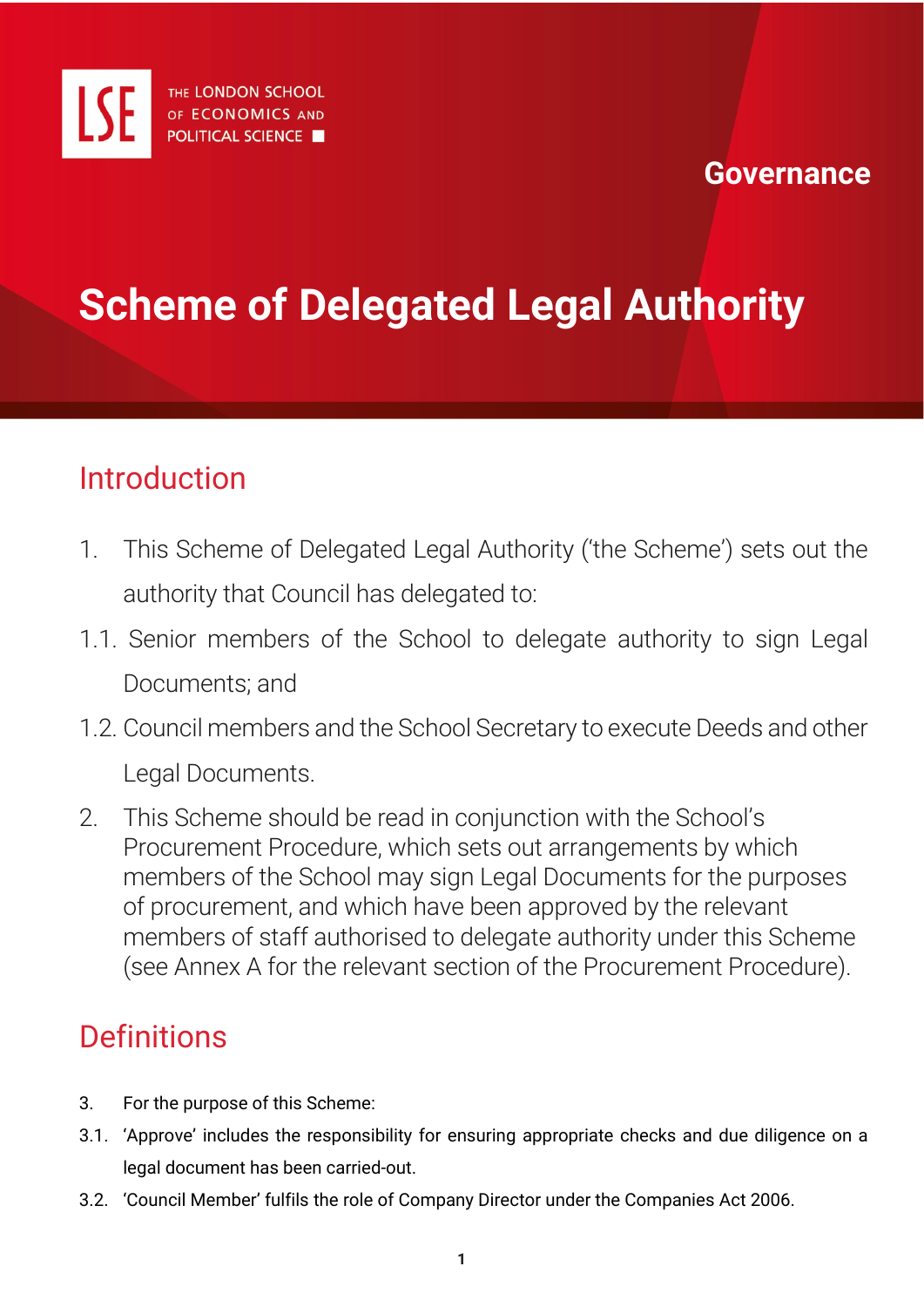- 3.3. 'Legal Document' means any document, informal or formal, that sets out the terms of a relationship between the School and one or more parties that could be recognised, in whole or in part, as a legally binding relationship. For the purposes of this Scheme, a Memorandum of Understanding, regardless of whether it is legally binding, is included in this definition.
- 3.4. 'School' means the London School of Economics and Political Science (70527).
- 3.5. 'School Secretary' fulfils the role of Company Secretary under the Companies Act 2006.

### Delegated Authority to Sign Legal Documents

- 4. The responsibilities of Council, as the School's governing body under the Charities Act 2011 and Companies Act 2006, are set out in its Terms of Reference and Standing Orders. While ultimately remaining responsible for the academic and administrative business of the School, Council has, for reasons of practicality through this procedure, decided to delegate authority to:
- 4.1. The Director and Secretary to delegate authority to members of the administrative staff to sign Legal Documents on behalf of the School. The Director and Secretary may delegate this authority as individuals or by acting together, but always on the condition that:
	- 4.1.1. The extent of, any conditions attached to, and reason/s for the delegation are recorded in writing and kept by the Secretary;
	- 4.1.2. Council is made aware of the extent of, any conditions attached to, and reason/s for the delegation as soon as is reasonably practicable after the delegation has taken place; and
	- 4.1.3 The person to whom authority is delegated:
	- 4.1.3.1. conducts a risk assessment of each Legal Document, or where applicable, a template of a Legal Document approved under this Scheme, before the Legal Document is approved and signed;
	- 4.1.3.2. keeps a record of each risk assessment for the purposes of reporting to Council, and if the business concerns the purchase of goods or services, the Procurement Department; and
	- 4.1.3.3. notifies the Director of Finance of any Legal Document that involves income or expenditure exceeding £500,000 or any contingent liabilities that may need to be recorded in the School's annual accounts, before the Legal Document is approved and signed.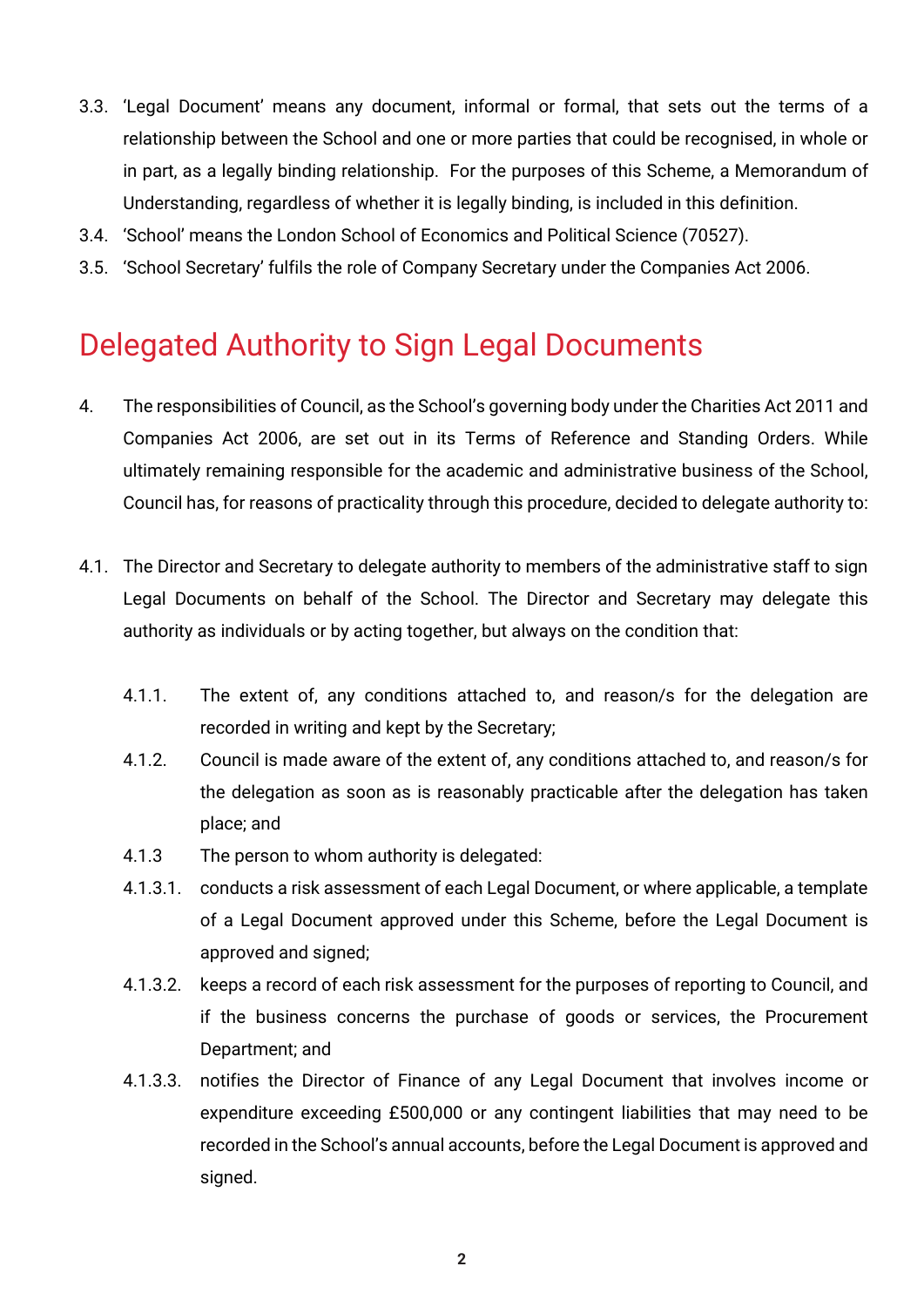- 4.2 The Director and Secretary to individually approve and sign all Legal Documents on behalf of the School provided that:
	- 4.2.1. A risk assessment of each Legal Document, or where applicable, a template of a Legal Document approved under this Scheme, is completed before the Legal Document is approved and signed. The completed risk assessment along with the relevant signed Legal Document must be kept by the Secretary, and if the business concerns the purchase of goods or services, the Procurement Department; and
	- 4.2.2. Before approval and signing takes place, the Director of Finance must be notified of any Legal Document that involves income or expenditure exceeding £500,000, or any contingent liabilities that may need to be recorded in the School's annual accounts.

### Executing Deeds and Use of the School Seal

- 5. It is sometimes desirable, and sometimes required by law, to execute a Legal Document as a Deed. A Legal Document must make clear on its face if it is intended to be a Deed. Use of the School's Seal ('the Seal') is not necessary to execute a Deed, but it may sometimes be desired by one or more of the contracting parties. To ensure the school is compliant with the Companies Act 2006 when it does execute a Deed, Council has delegated authority to:
- 5.1. The Secretary to securely hold the Seal; and
- 5.2. Any two Council Members to approve, sign and affix the Seal to a Deed and inform the Secretary of their having done so; or
- 5.3. Any Council Member and the Secretary to approve, sign and affix the Seal to a Deed; or
- 5.4. Any two Council Members to approve and sign a Deed without the Seal and inform the Secretary of their having done so; or
- 5.5. Any Council Member and the Secretary to approve and sign a Deed without the Seal; or
- 5.6. In the absence of a second Council Member and the Secretary from the premises of the School, any Council Member to approve and sign a Deed without the Seal in the presence of a witness, who must attest the Council Member's signature.
- 6. A risk assessment of a deed must be completed before it is approved and executed. A copy of the risk assessment and the executed Deed must be sent to, and recorded by, the Secretary.

# Reporting

7. In addition to reporting each instance of when the Director and Secretary have delegated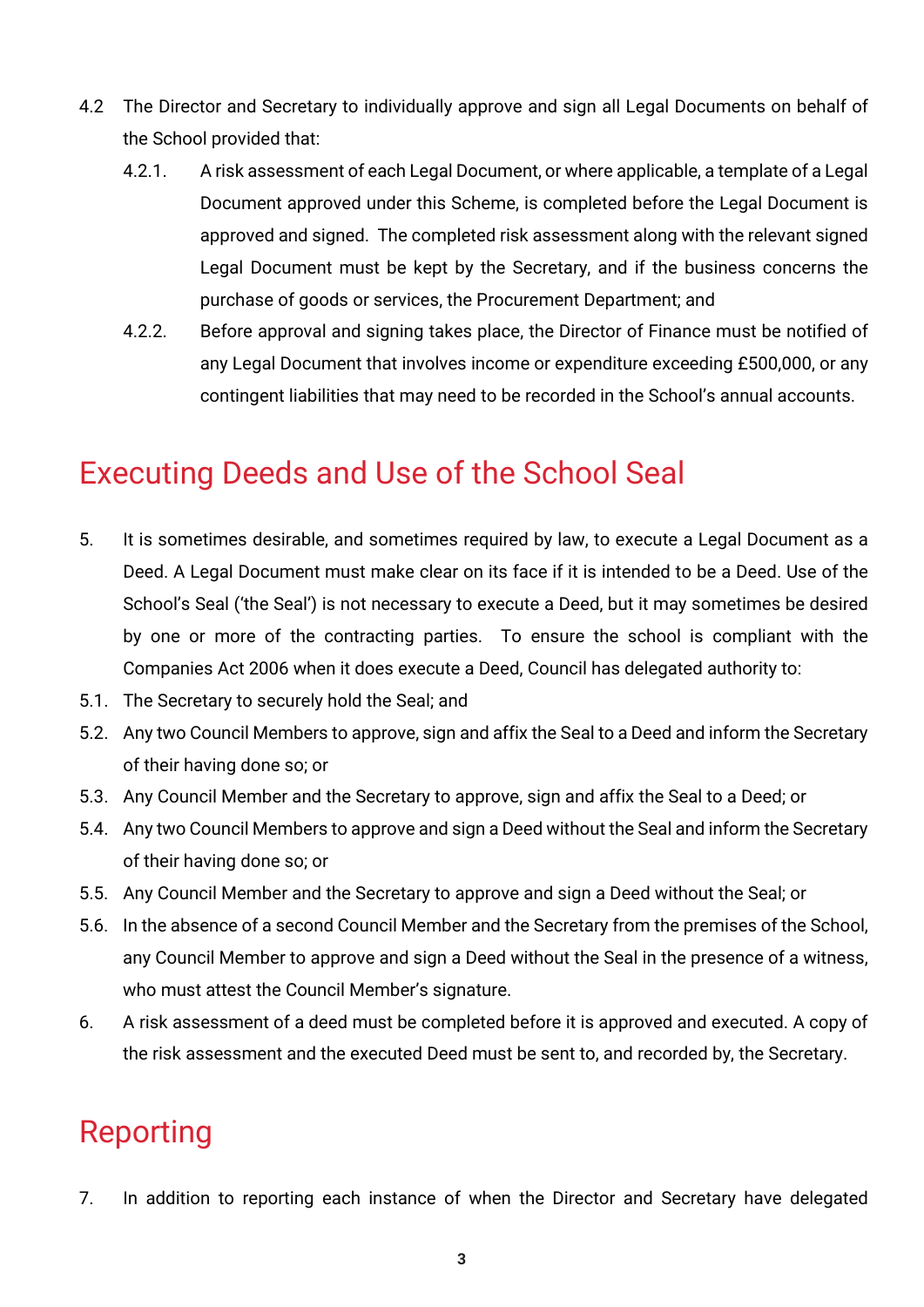authority to sign Legal Documents to a person not authorised to do so under this Scheme, the Secretary must provide Council with regular updates of the number and type of Legal Documents that the School is being asked to seal or sign.

End.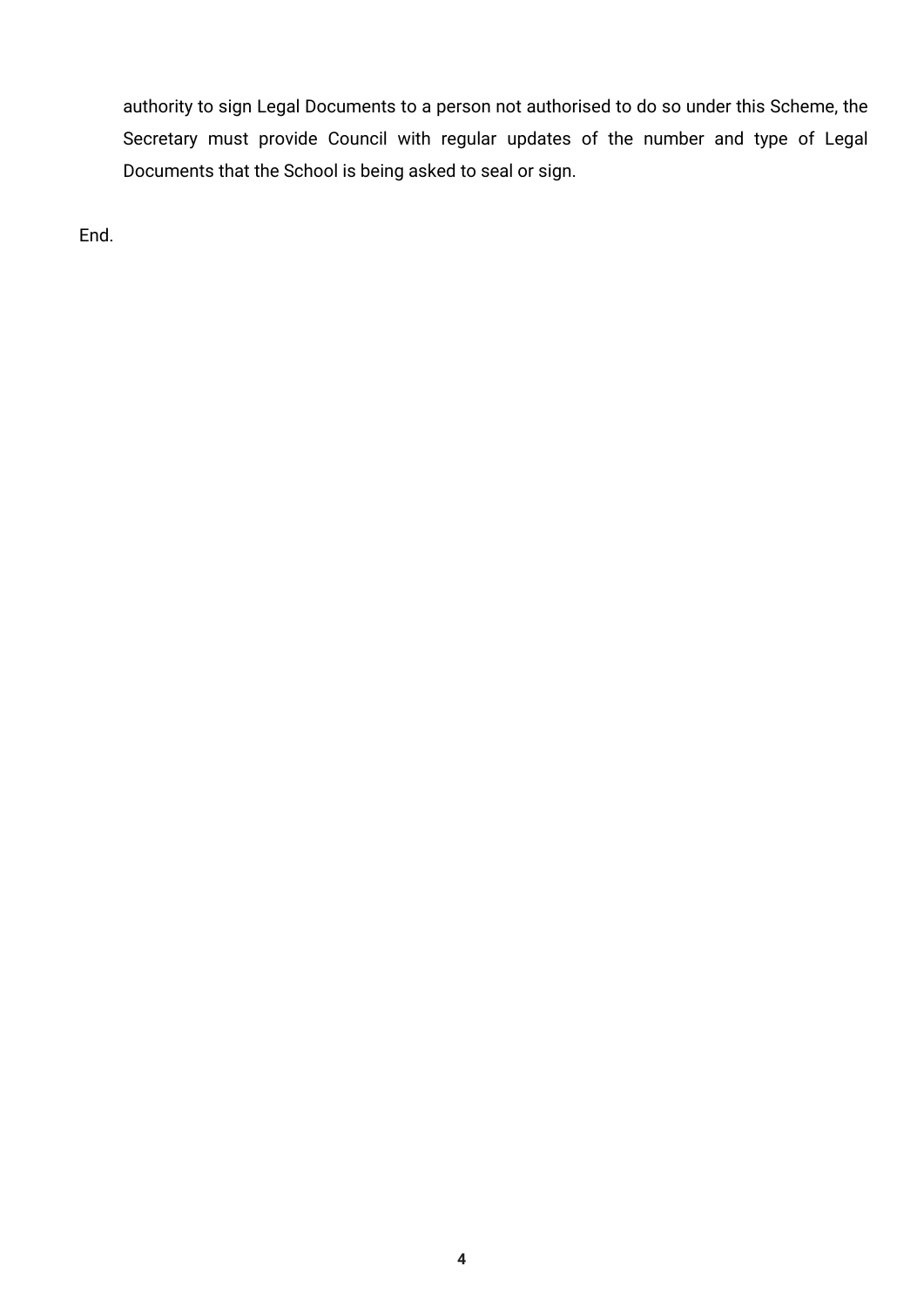## Annex A: Signing Contracts under Section 7 of the School's Procurement Procedure

- 7.1 The School's Scheme of Delegated Legal Authority sets out who can sign legal documents and execute deeds on behalf of the School. The Scheme must be followed in conjunction with these Procurement Procedures for all of the School's contractual arrangements. It can be found at: <http://www.lse.ac.uk/intranet/LSEServices/policies/home.aspx>
- 7.2 Budget Controllers (or nominated Budget Holders) can sign contracts up to a contract value threshold of £100k, providing the contract uses one of the School's Approved templates (see paragraph 7.5 below).
- 7.3 For Estates division's major capital and building projects, the Budget Controller (or nominated Budget Holders) can sign contracts up to a contract value threshold of £500k, providing the contract uses one of the School's Approved templates (see paragraph 7.5 below).
- 7.4 The Scheme of Delegated Authority stipulates that a contract risk assessment is required if not using an Approved template (see para 7.5 below for definition). The risk assessment must include confirmation that unapproved terms have been reviewed by LSE Procurement and the supplier selection process followed the School's Procurement Procedures.
- 7.5 The School's Approved templates are defined as:
	- One of the School's own standard sets of terms;
	- Approved consortium framework terms (including but not limited to: London Universities Purchasing Consortium (LUPC); Crown Commercial Services (CCS); The Universities Catering Organisation (TUCO));
	- Approved model terms for Estates contracts (including but not limited to: JCT, GC Works and NEC);
	- Any other contractual terms already approved (in writing) by the Director or School Secretary for use by the School.
- 7.6 If there is any doubt whether the contract falls under the definition in paragraph 7.5 above, LSE Procurement must be contacted for advice before the contract is signed.
- 7.7 In situations where a supplier is chosen but contractual terms or pricing have yet to be agreed, 'Letters of intent' should **not** be issued to suppliers. Advice should be requested from LSE Procurement in situations where it is essential to advise the supplier of intention to contract ahead of agreeing terms.
- 7.8 Whenever possible, no order should be placed with a supplier until a contract has been signed by both parties. If it is impossible to arrange for the contract to be signed before the need for an urgent order, then to reduce the risk:
	- The contract must use one of the School's approved templates;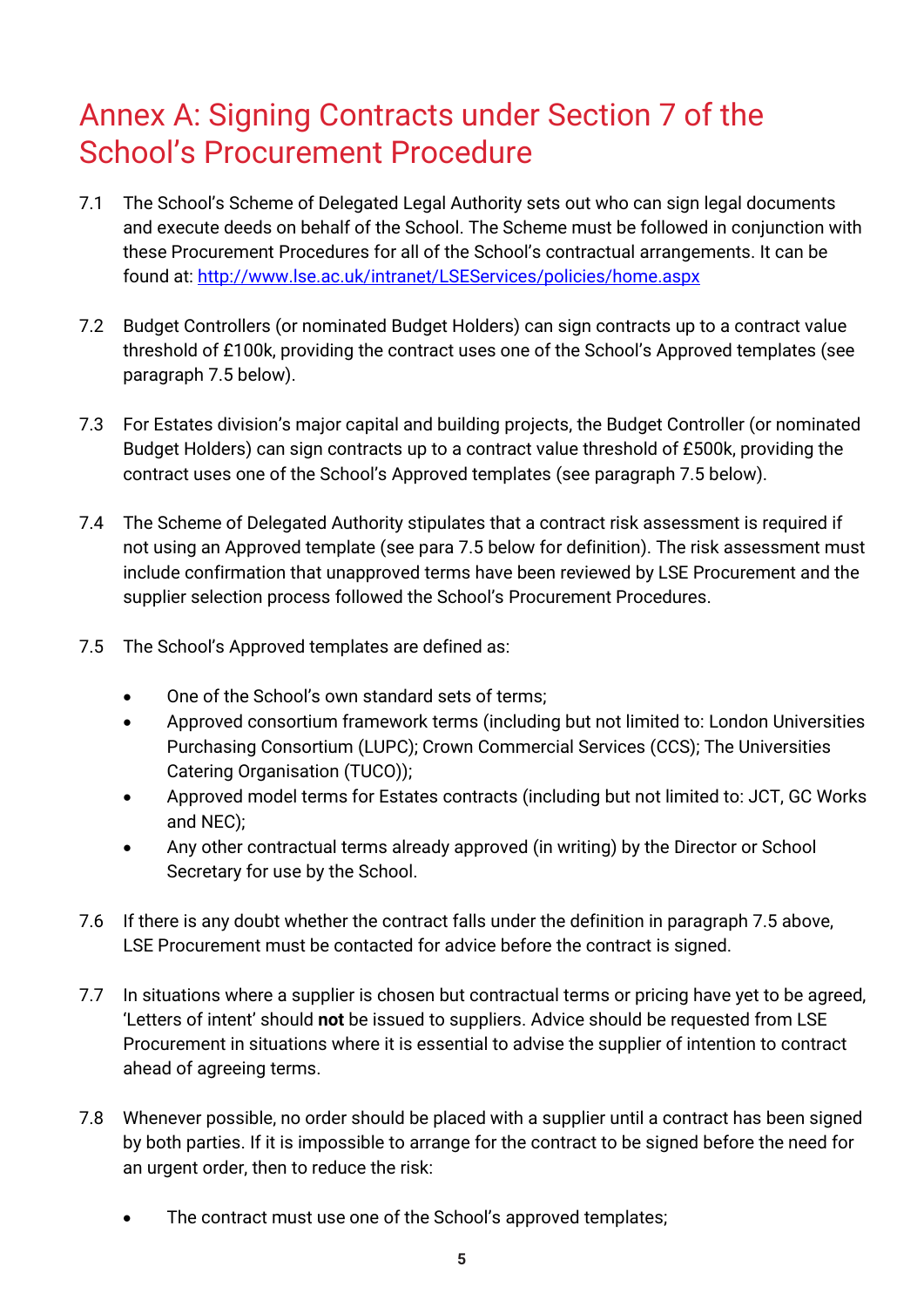- the terms associated with the contract need to be referenced in the order; and
- if the order exceeds £100k (£500k for Estates division's major capital and building projects), it will require the approval of the School Secretary.
- 7.9 Contract extensions must be referred to LSE Procurement before contacting the supplier. Any extension to a contract with a value exceeding £100k (£500k for Estates division's major capital and building projects) must be signed by the School Secretary.
- 7.10 The annual value of a contract awarded to a supplier must not be greater than 30% of the supplier's total annual turnover.

End.